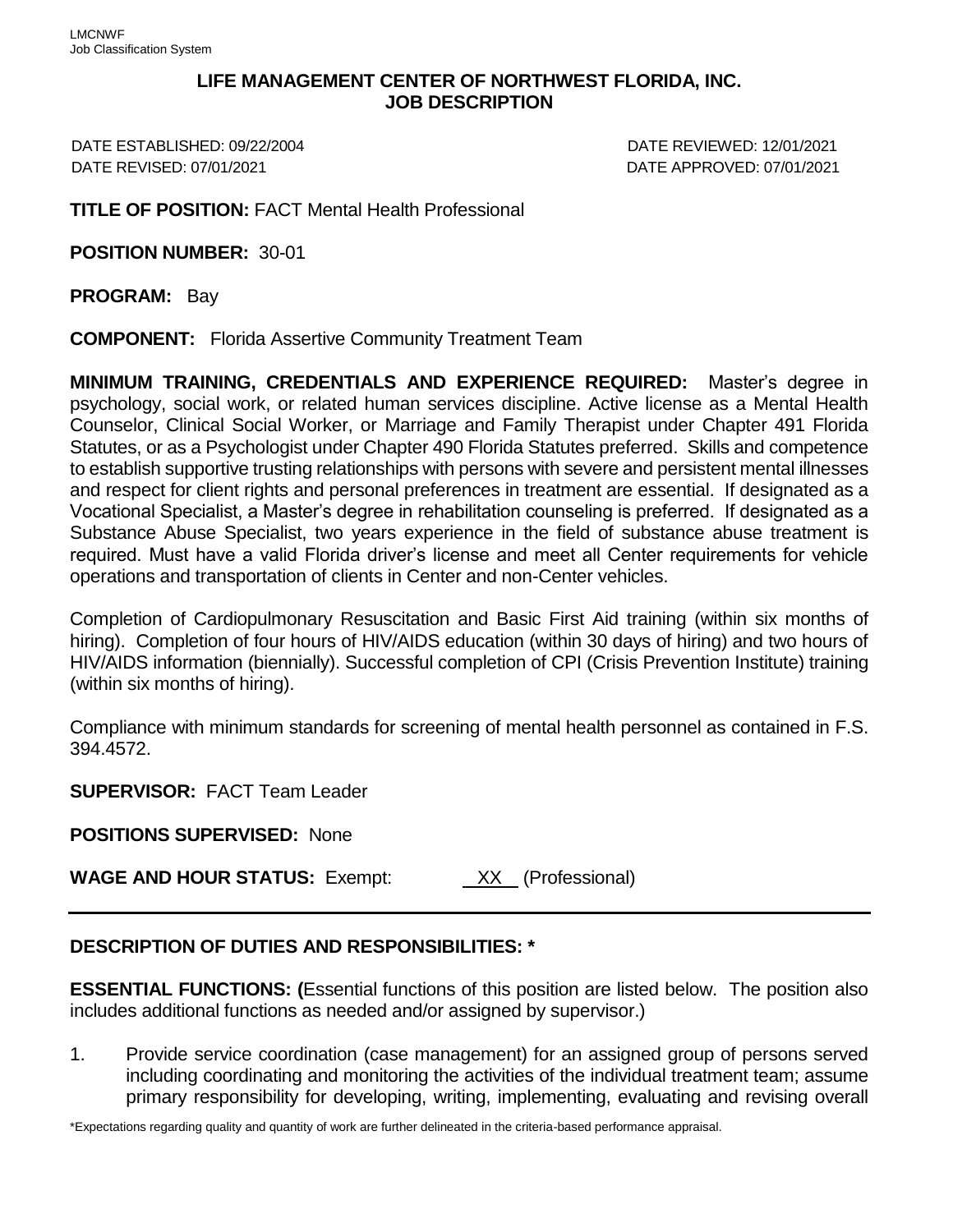treatment goals and plans in collaboration with the person served and the Individual Treatment Team (ITT); provide individual supportive therapy, psychotherapy, and symptom management; ensure immediate changes are made in the treatment plans as individual's needs change; educate and support individuals' families; and advocate for the rights and preferences of persons served.

- 2. Conduct comprehensive assessment of psychiatric history (e.g., onset, course and effect of illness; past treatment and responses; and risk behaviors), mental status, and diagnosis; physical health and dental health; use of drugs or alcohol; education and employment; social development and functioning; activities of daily living (e.g., self-care, living situation, nutrition, money management); and family structure and relationships.
- 3. Act as liaison and consult with community agencies and families to maintain coordination in the treatment process.
- 4. Perform shift management in coordination with other FACT shift managers according to established policies and procedures.
- 5. Provide after hour on-call crisis intervention covering nighttime hours and serve as a backup to evening and weekend staff.
- 6. Document progress of individuals to maintain a permanent record of client activity according to established methods and procedures.
- 7. Provide treatment, rehabilitation, and support services, with some interventions directed or performed by staff with specialty training and skills (e.g., vocational specialties).
- 8. Take the lead role or participate in providing substance use and treatment services.
- 9. Provide ongoing assessment of individuals' mental illness symptoms and response to treatment. Make appropriate changes in treatment plans to ensure immediate and appropriate interventions are provided in response to changes in mental status or behavior, which put individuals at risk (e.g., suicidality).
- 10. Provide symptom education to enable persons served to identify their mental illness symptoms.
- 11. Conduct direct clinical services including individual supportive therapy and psychotherapy to persons on an individual, group, and family basis in the office and in community settings to teach behavioral symptom-management techniques, to alleviate and manage symptoms not reduced with medication, and to promote personal growth and development by assisting individuals to adapt to and cope with internal and external stresses.
- 12. Provide individual and group treatment in the office and in community settings in a stagebased treatment model that is non-confrontational, considers interactions of mental illness and substance abuse, and has client-determined goals.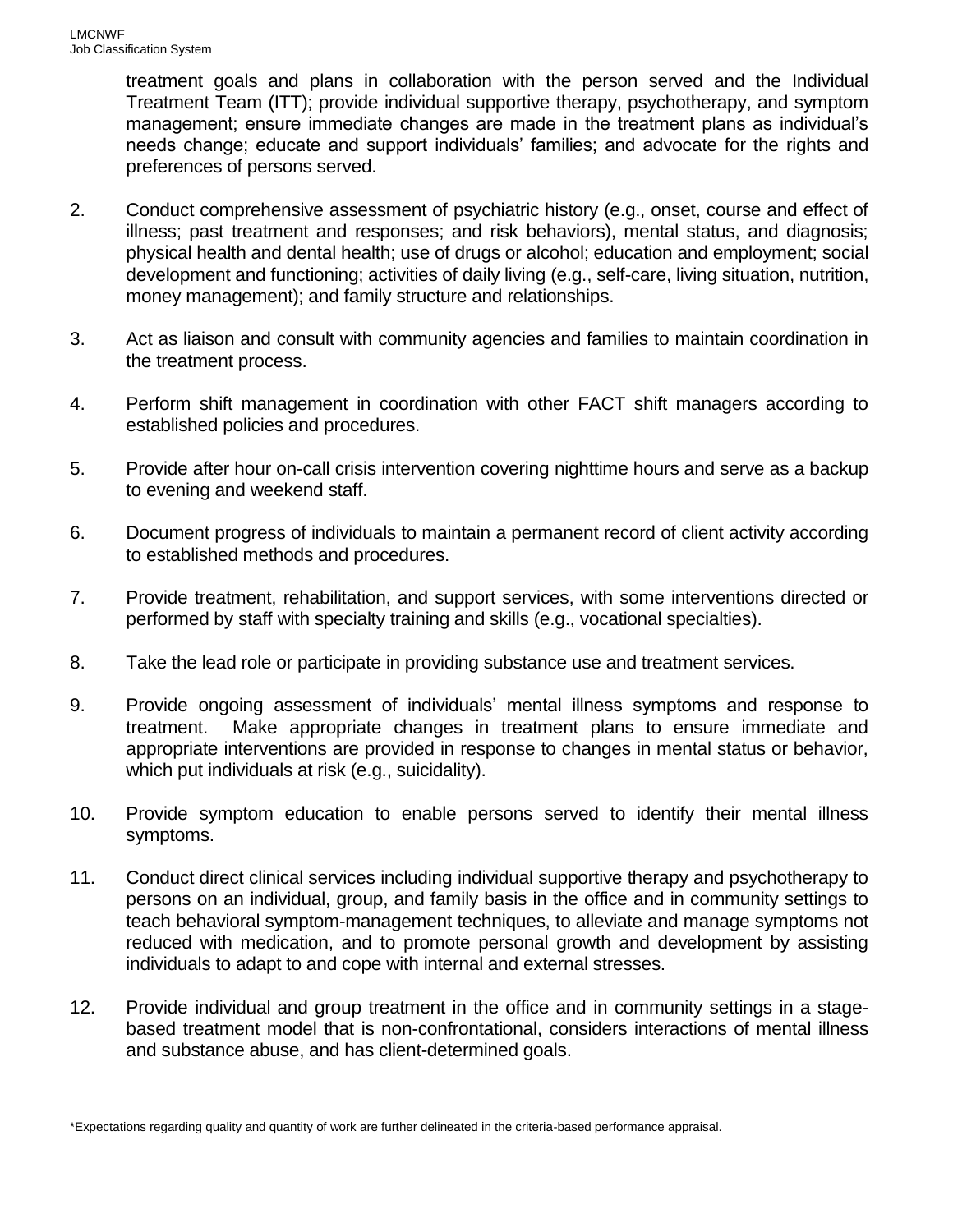- 13. Coordinate with outside inpatient services to detoxify persons served and establish linkage to outpatient treatment, self-help programs (e.g., Alcoholics Anonymous, Narcotics Anonymous), outpatient services, and residential facilities.
- 14. Take a lead role or participate in the provision of rehabilitative services.
- 15. Provide individual vocational-supportive counseling to enable individuals to identify vocational strengths and problems, establish vocational or career goals and plans to reach them, and recognize and target symptoms of mental illness that interfere with work.
- 16. Plan and provide work-related supportive services, such as assistance with grooming and personal hygiene, securing of appropriate clothing, wake-up calls, and transportation.
- 17. Teach job-seeking skills.
- 18. Develop individualized jobs based on the needs, abilities, and interests of persons served.
- 19. Conduct on-the-job performance assessments and evaluations, regular work review sessions with clients and their employers, on-the-job support, and crisis-assistance contacts.
- 20. Perform job coaching, problem solving, and support on and off the job site.
- 21. Coordinate with state vocational rehabilitation and other employment services.
- 22. Provide benefits counseling (e.g., Supplemental Security Income [SSI], veteran's benefits).
- 23. Provide ongoing assessment, problem solving, side-by-side services, skill training, supervision (e.g., prompts, assignments, monitoring, encouragement), and environmental adaptations to assist persons with activities of daily living.
- 24. Assist individuals in finding and maintaining a safe and affordable place to live apartment hunting, finding a roommate, landlord negotiations, cleaning, furnishing and decorating, and procuring necessities (e.g., telephone, furnishings, linens).
- 25. Assist and support individuals in carrying out personal hygiene and grooming tasks.
- 26. Provide nutrition education and assistance with meal planning, grocery shopping, and food preparation.
- 27. Assist and support individuals in performing household activities, including house cleaning and laundry.
- 28. Ensure that individuals have adequate financial support (e.g., help to gain employment or apply for entitlements).
- 29. Teach money-management skills (e.g., budgeting and bill paying) and assist individuals in accessing financial services (e.g., professional financial counseling, emergency loan sources),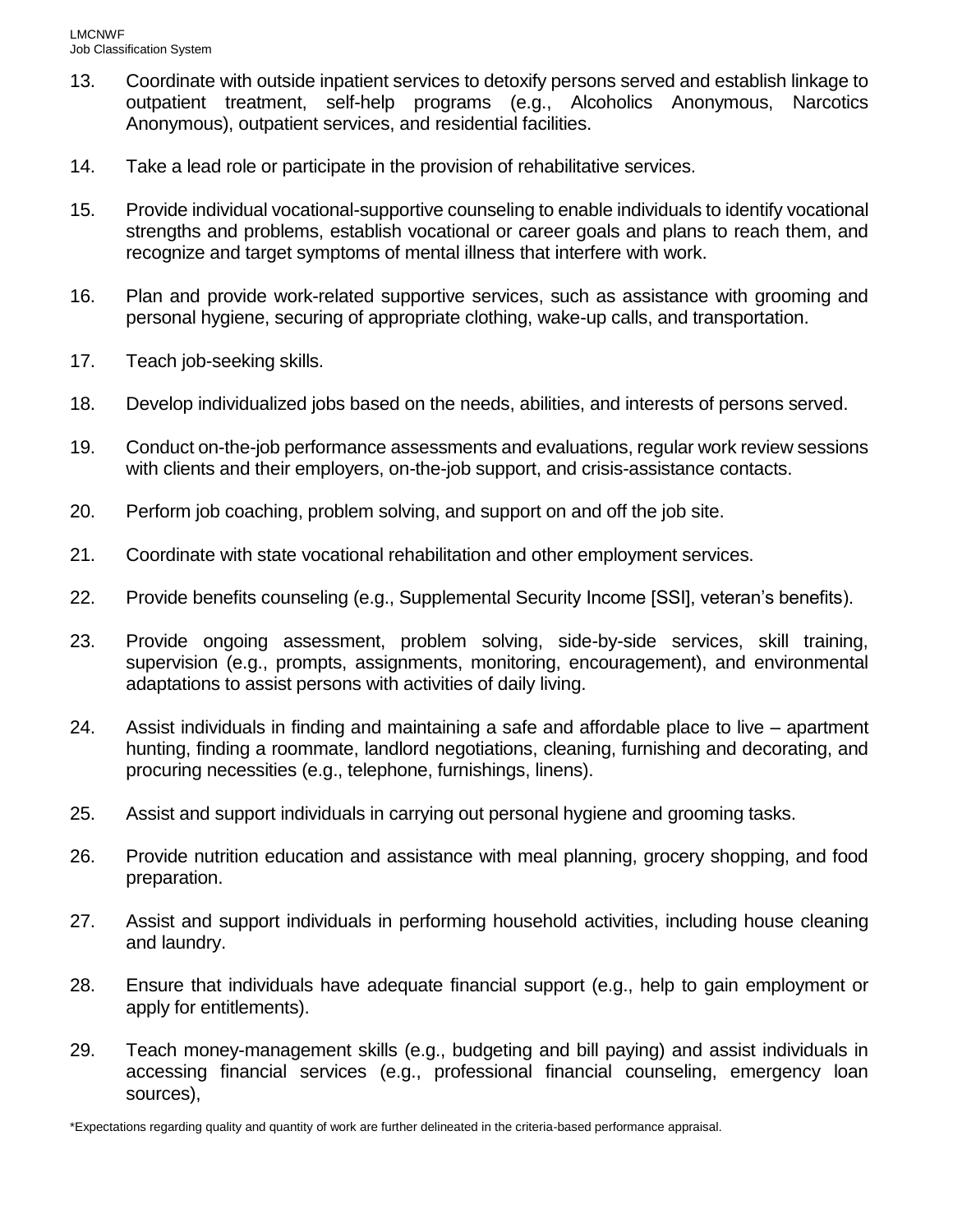- 30. Help individuals to access reliable transportation (e.g., obtain a drivers' license and car, arrange for cabs, access bus lines, find rides).
- 31. Assist and support individuals to have and effectively use a personal primary care physician, dentist, and other medical specialists as required.
- 32. Provide individual supportive therapy (e.g., problem solving, role-playing, modeling and support), social-skills development, and assertiveness training to increase client social and interpersonal activities in community settings.
- 33. Plan, structure, and prompt social and leisure-time activities on evenings, weekends, and holidays.
- 34. Provide side-by-side support and coaching to help individuals socialize (e.g., going with a client to a basketball game, coaching and supporting an individual before he or she goes to a family reunion).
- 35. Organize and lead individual and group social and recreational activities to structure clients' time, increase social experiences, and provide opportunities to practice social skills and receive feedback and support.
- 36. Provide practical help and supports, advocacy, coordination, side-by-side individualized support, problem solving, direct assistance, training, and supervision to help persons served obtain the necessities of daily living including medical and dental health care; legal and advocacy services; financial support such as entitlements (e.g., SSI, SSDI, and veteran's benefits) or housing subsidies (e.g., HUD Section 8); supported housing (e.g., adult foster care, paid roommates, meals brought in for those who need it); money-management services (e.g., payeeships); and transportation.

## **OTHER ESSENTIAL FUNCTIONS:**

- 1. Comply with requirements of Chapter 490 or 491, Florida Statutes, to maintain licensure.
- 2. Travel required between multiple service sites, to the homes or residences of persons served, and within the community.
- 3. Must be available to be scheduled for duty each work week (Saturday through Sunday).
- 4. Deliver after hour on-call coverage by phone and face-to-face contact.
- 5. Perform away-from-center intervention activities.
- 6. When no other alternatives are available, transport individuals in personal or Center vehicles.

## *Physical & Other Requirements:*